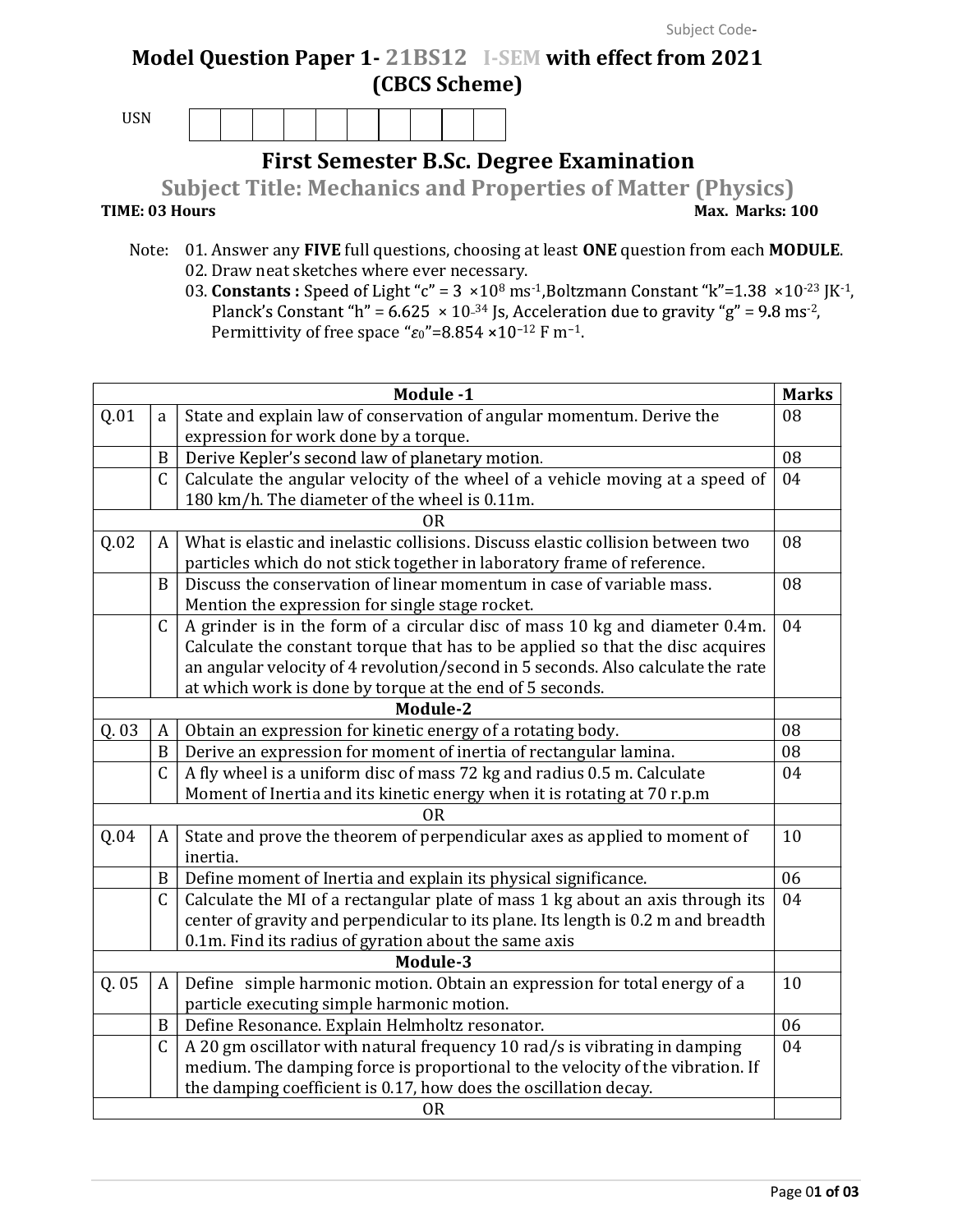| Q. 06 | A            | Obtain an expression for amplitude of vibration of a body undergoing forced                                                  | 08 |
|-------|--------------|------------------------------------------------------------------------------------------------------------------------------|----|
|       |              | vibration.                                                                                                                   |    |
|       | B            | Derive an expression for the period of oscillation of flat spiral spring.                                                    | 08 |
|       | C            | A particle executing a S.H.M has a maximum displacement of 4 cm and its                                                      | 04 |
|       |              | acceleration at a distance of 1 cm from its mean position is 3 cm/s <sup>2</sup> . What will                                 |    |
|       |              | be its velocity when it is a distance of 3 cm from its mean position.                                                        |    |
|       |              | Module-4                                                                                                                     |    |
| Q.07  | A            | Describe Cavendish method for determining the value of gravitational                                                         | 08 |
|       |              | constant. Mention any two drawbacks of this experiment                                                                       |    |
|       | B            | Obtain an expression for time period of oscillations of compound pendulum.                                                   | 08 |
|       | $\mathsf{C}$ | A body weighs 90 kg on the surface of the earth. How much will it weigh on                                                   | 04 |
|       |              | the surface of the Mars whose mass is $1/9$ and radius $1/2$ that of the earth.                                              |    |
|       |              | 0 <sub>R</sub>                                                                                                               |    |
| Q.08  | A            | Obtain an expression for Gravitational potential and field at a point due to                                                 | 08 |
|       |              | spherical shell at a point outside the shell                                                                                 |    |
|       | B            | Explain bar pendulum and how the value of g can be determined using bar                                                      | 08 |
|       |              | pendulum                                                                                                                     |    |
|       | $\mathsf C$  | Given G= $6.670 \times 10^{-11}$ newton-m <sup>2</sup> /kg <sup>2</sup> , the radius of the earth R= $6.4 \times 10^6$ m and | 04 |
|       |              | its mean density 5.51 gm/cc. calculate the acceleration due to gravity at the                                                |    |
|       |              | earth surface.                                                                                                               |    |
|       |              | Module-5                                                                                                                     |    |
| Q.09  | A            | Obtain an expression for bending moment of a beam for a circular cross                                                       | 08 |
|       |              | section.                                                                                                                     |    |
|       | B            | Explain longitudinal and lateral strain coefficients and establish relation in                                               | 08 |
|       |              | terms of Poisson's ratio.                                                                                                    |    |
|       | $\mathsf C$  | A steel wire 4 min length and $2.4 \times 10^{-7}$ m <sup>2</sup> in a cross sectional area is                               | 04 |
|       |              | stretched by a force of 36 N. Calculate stress, strain and increase in length                                                |    |
|       |              | 0 <sub>R</sub>                                                                                                               |    |
| Q.10  | A            | Define different elastic moduli and obtain relation between them.                                                            | 08 |
|       | B            | Obtain an expression for couple required to produce unit twist in uniform                                                    | 08 |
|       |              | cylinder rod fixed at one end.                                                                                               |    |
|       | $\mathsf{C}$ | Calculate the Poisson's ratio for the material given that Y=12.25 x 10 <sup>10</sup> N/m <sup>2</sup>                        | 04 |
|       |              | & $\eta$ =4.55 x 10 <sup>10</sup> N/m <sup>2</sup> .                                                                         |    |

| Table showing the Bloom's Taxonomy Level, Course Outcome and<br><b>Program Outcome</b> |                   |                                                  |                          |                        |  |  |  |  |  |
|----------------------------------------------------------------------------------------|-------------------|--------------------------------------------------|--------------------------|------------------------|--|--|--|--|--|
| Question                                                                               |                   | <b>Bloom's Taxonomy</b><br><b>Level attached</b> | Course<br><b>Outcome</b> | <b>Program Outcome</b> |  |  |  |  |  |
| Q.1                                                                                    | (a)               | $L_1$<br>L <sub>2</sub>                          | C <sub>0.1</sub>         |                        |  |  |  |  |  |
|                                                                                        | (b)               | L <sub>2</sub>                                   | CO.1                     |                        |  |  |  |  |  |
|                                                                                        | (c)               | L <sub>3</sub>                                   | CO.1                     |                        |  |  |  |  |  |
| Q.2                                                                                    | (a)               | $L_1$<br>L <sub>2</sub>                          | CO.1                     |                        |  |  |  |  |  |
|                                                                                        | (b)               | L <sub>2</sub>                                   | CO.1                     |                        |  |  |  |  |  |
|                                                                                        | (c)               | L <sub>3</sub>                                   | CO.1                     |                        |  |  |  |  |  |
| Q.3                                                                                    | $\left[ a\right]$ | L <sub>2</sub>                                   | CO.2                     |                        |  |  |  |  |  |
|                                                                                        | (b)               | L <sub>2</sub>                                   | CO.2                     |                        |  |  |  |  |  |
|                                                                                        | (c)               | L <sub>3</sub>                                   | CO.2                     |                        |  |  |  |  |  |
| Q.4                                                                                    | (a)               | $L_1$                                            | CO.2                     |                        |  |  |  |  |  |
|                                                                                        |                   | L <sub>2</sub>                                   |                          |                        |  |  |  |  |  |